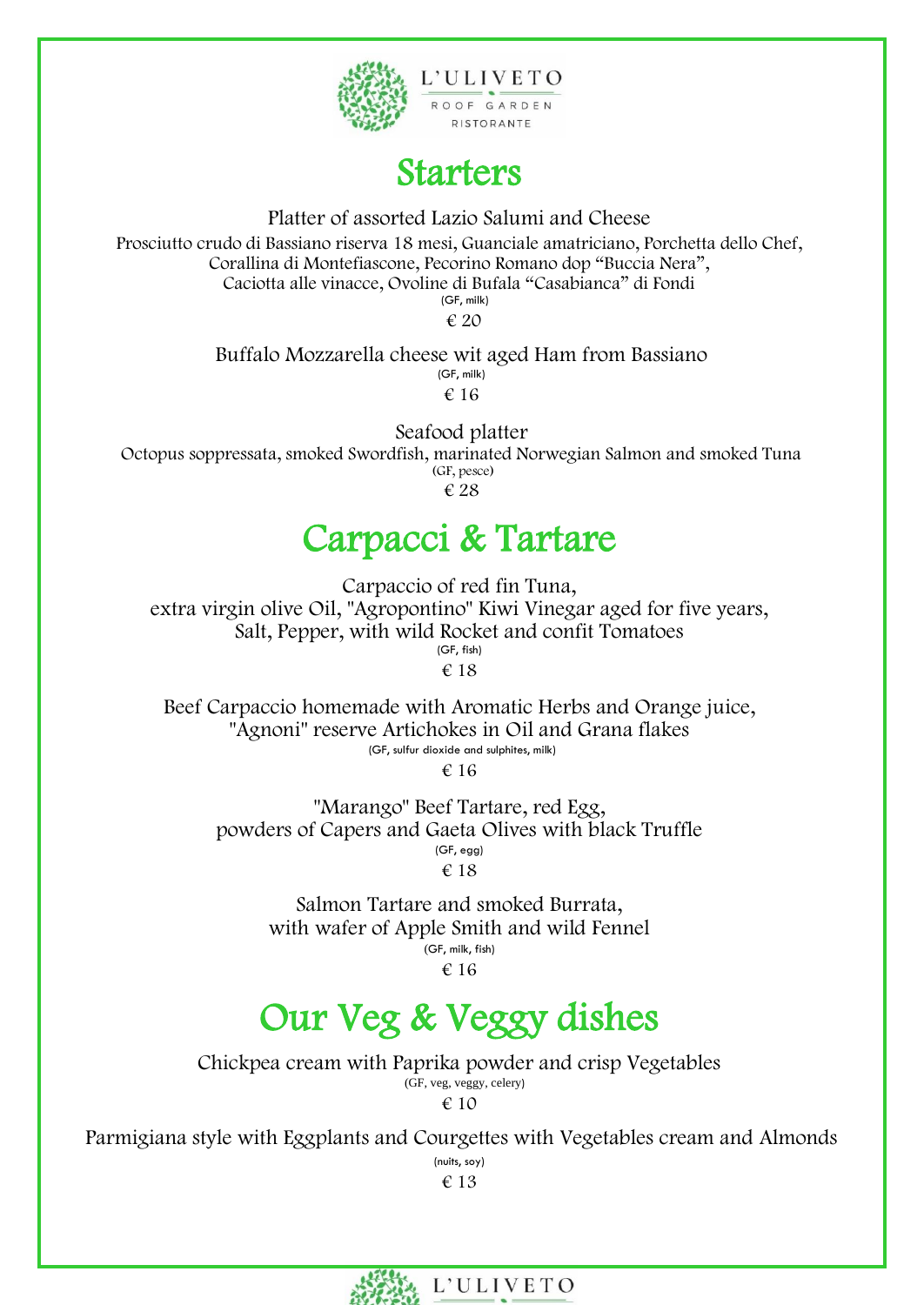### Fried

I

Fries Anchovy (wheat with gluten, fish) € 9

Traditional roman Supplì with Cherry Tomatoes sauce and Basil (GF, veggy, milk, egg) € 3,5

Potato croquette with aged Ham from Bassiano (GF, milk, egg) € 3,5

Traditional roman Courgettes Flowers with Ricotta cheese and Anchovy (wheat with gluten, milk, fish) € 4

> Aged Stracchino cheese breaded with Sesame seeds (GF, veggy, milk, egg, sesame)

€ 5

#### Our Pinse

 with Rosemary (wheat with gluten) € 6

 Margherita (veggy, wheat with gluten, milk)

€ 9

Ham and Mozzarella cheese (wheat with gluten, milk) € 10

Mushrooms

(wheat with gluten, milk) € 11

Tomato and spicy Salami (wheat with gluten, milk)

€ 10

Courgettes Flowers and Anchovy (wheat with gluten, milk, fish) € 13

Our Pinse are a handmade product with EVO; rising with mother yeast 96 hours.

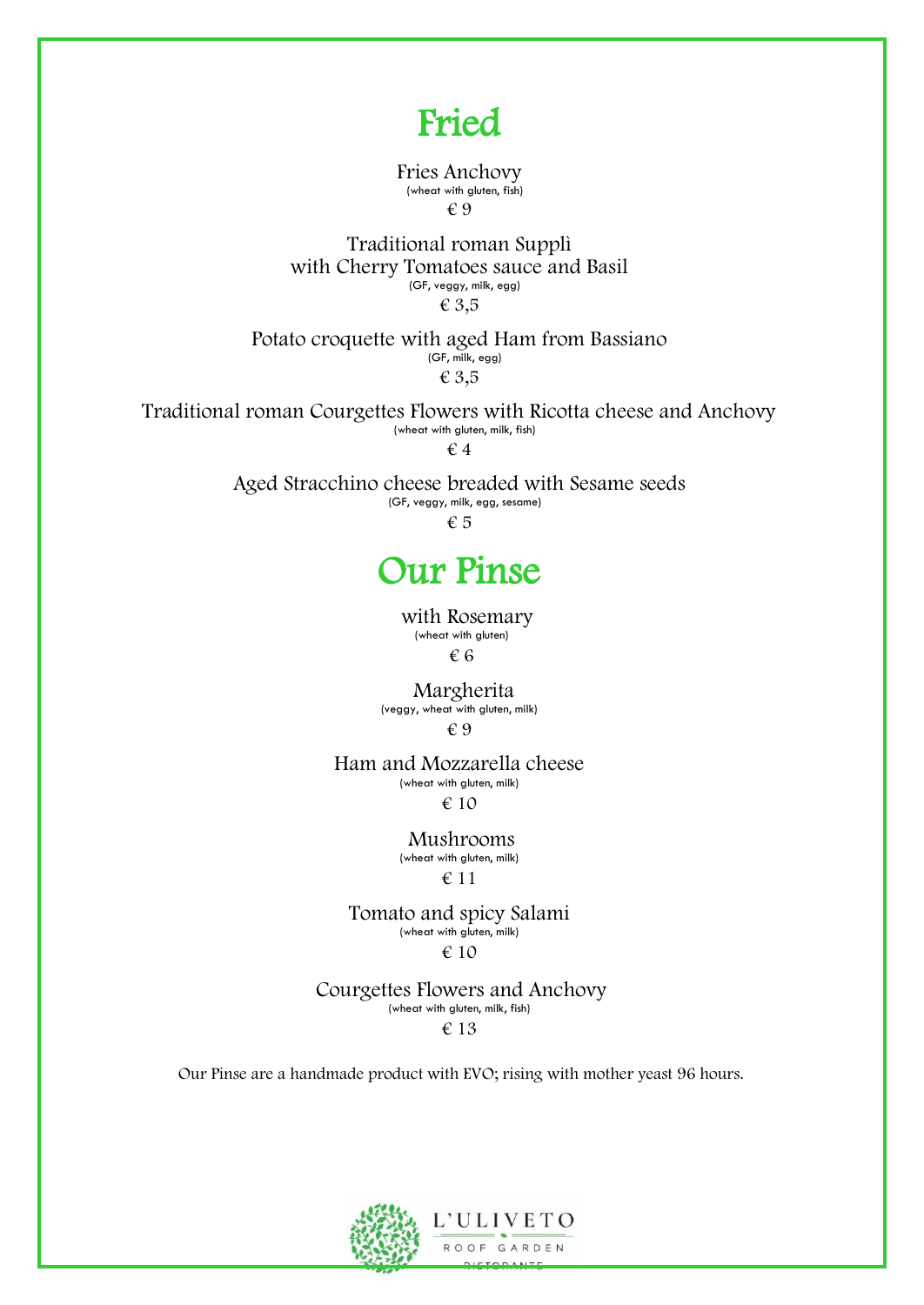#### First courses

Ξ

Our Fettuccine pasta with Butter, Parmigiano Reggiano aged 24 months from Collina cheese and black Truffle (wheat with gluten, egg, milk)

€ 18

Handmade Rigatoni all'Amatriciana with yellow and red Datterini Tomatoes and crispy Hog Jowl

(wheat with gluten)

€ 15

Fresh handmade rigatoncini with "Marango" white ragout, Lemon zest, Thyme and Parmigiano Reggiano aged 24 months from Collina

(sulfur dioxide and sulphites, wheat with gluten)

€ 16

Risotto carnaroli "Riserva San Massimo", cream of Blueberry Shrimps, spicy Paprika and seared Shrimp (GF, crustaceans, milk)

€ 20

Our Potato Gnocchetti Cream of Courgettes and Flowers with Almonds and Balsamic glaze (wheat with gluten, veggy, egg, nuts, milk) € 15

Artisanal Spaghettoni with fresh Datterini, Sea Bass and Basil Pesto (wheat with gluten, fish, nuts) € 20

> Dishes can be made gluten free upon request. The type of pasta may vary.

### Second courses

Roast-Beef of Lazio adult bovine "Marango" with Mustard and baked Potatoes from the Lazio countryside (GF, sulfur dioxide and sulphites, mustard)

€ 19

Veal brisket cubotto alla fornara with with Peppers marinated in Basil Oil (GF, sulfur dioxide and sulphites) € 20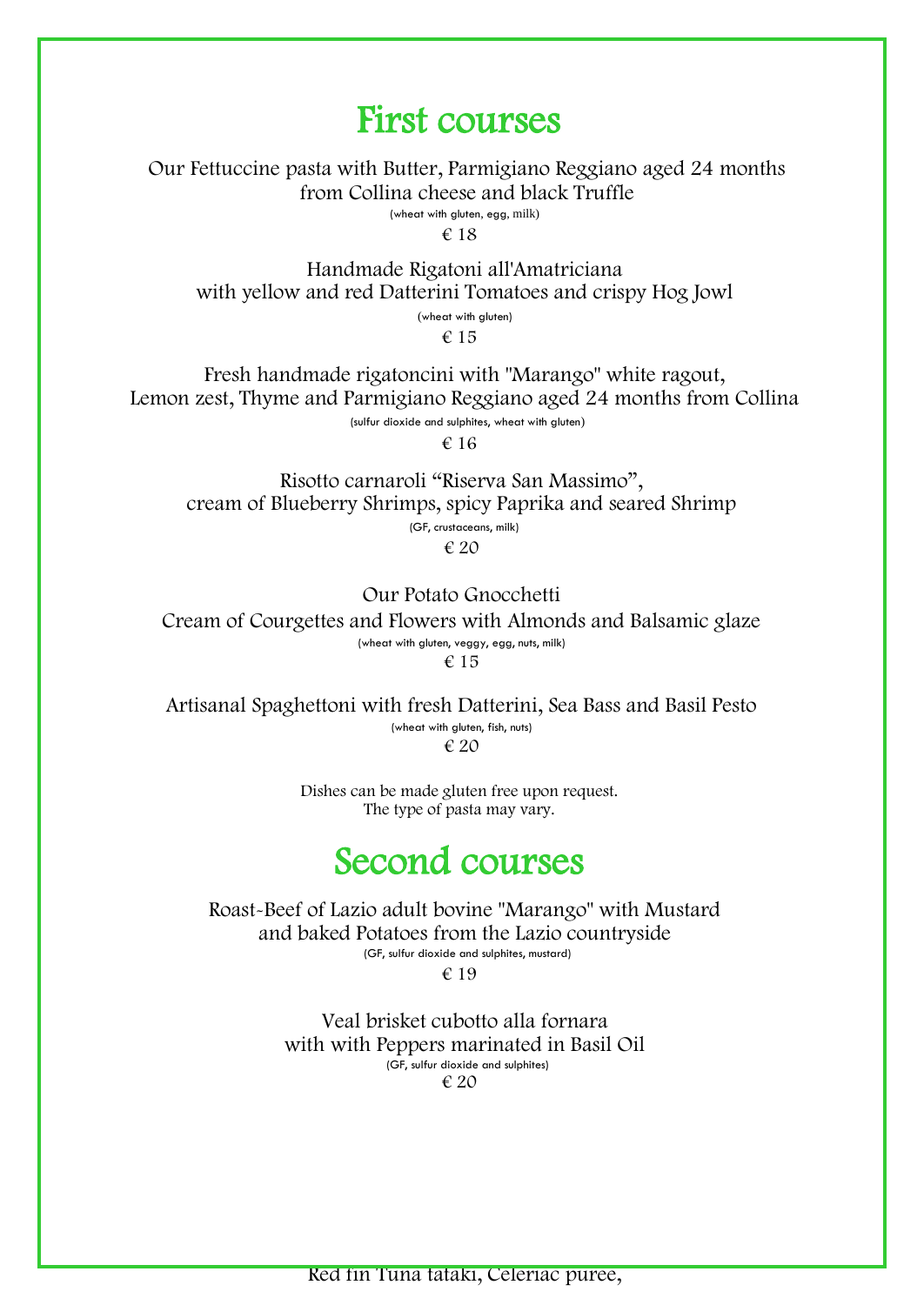(GF, fish, celery, egg, sulfur dioxide and sulphites)

€ 22

Cheeseburger & French fries\*

Marango Beef Hamburger 180gr and fried Potatoes from the Lazio countryside

(wheat with gluten, milk)

€ 16

#### Aubergine Parmigiana with Basil

(GF, veggy, milk)

€ 15

Baked Sea Bass fillet in Pistachio crust with Scapece Courgettes (GF, fish, nuts)

€ 24

\*Additional € 1: caramelized onions, extra cheese, bacon, tomato. Burgers are served with sauces on the side. Burgers can also be served with gluten-free bread

#### ❖

### Side dishes

Fried Potatoes from the Lazio countryside (GF, veg, veggy) € 6

Baked multicolored Potatoes from the Lazio countryside (GF, veg, veggy)  $\epsilon$  6

> Mixed field Salad (GF, veg, veggy) € 6

Steamed mixed Vegetables (GF, veg, veggy) € 8